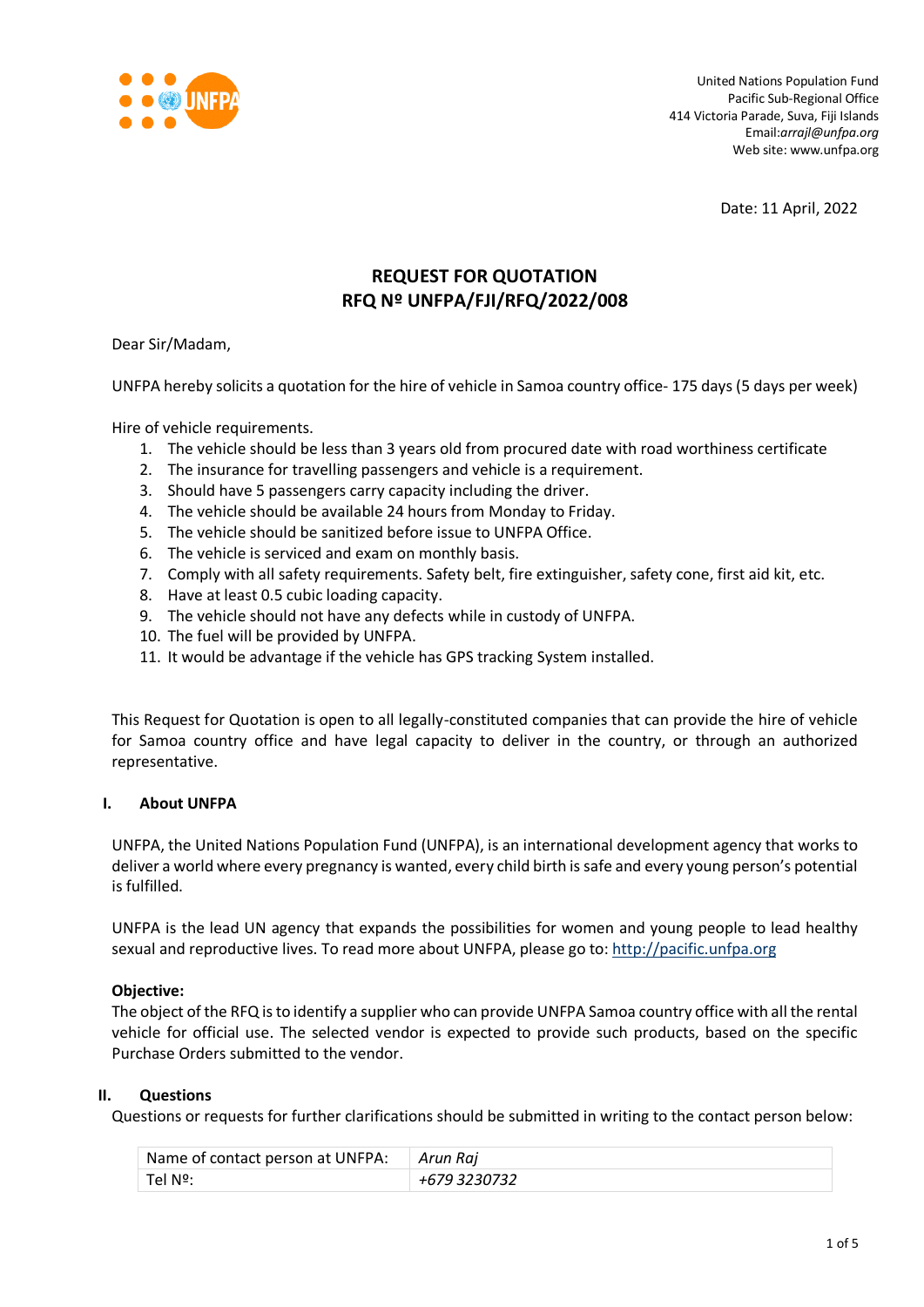

| Fax Nº:                          | +679 3312785    |
|----------------------------------|-----------------|
| Email address of contact person: | arraj@unfpa.org |

The deadline for submission of questions is 1 May, 5.00pm, Fiji Time. Questions will be answered in writing and shared with all parties as soon as possible after this deadline.

# **III. Content of quotations**

Quotations should be submitted in a single email whenever possible, depending on file size. Quotations must contain:

- a) Technical proposal, in response to the requirements outlined in the specifications should comply with:
- b) Price quotation, to be submitted strictly in accordance with Price Quotation Form.

Both parts of the quotation must be signed by the company's relevant authority and submitted in PDF format.

# **IV. Instructions for submission**

Proposals should be prepared based on the guidelines set forth in Section III above, along with a properly filled out and signed price quotation form, and are to be sent by email to the contact person indicated below no later than: *Sunday 1 st May, 5.00pm*

| Secure Email address : | psro.bidding@unfpa.org |  |
|------------------------|------------------------|--|
|------------------------|------------------------|--|

Please note the following guidelines for electronic submissions:

- The following reference must be included in the email subject line: **RFQ Nº UNFPA/FJI/RFQ/2022/008 – Hire of Rental Vehicle.** Proposals that do not contain the correct email subject line may be overlooked by the procurement officer and therefore not considered.
- The total email size may not exceed **20 MB (including email body, encoded attachments and headers)**. Where the technical details are in large electronic files, it is recommended that these be sent separately before the deadline.
- When submitting electronic offers, Bidders will receive an auto-reply acknowledging receipt of the **first** email. Should you offer require to submit more than one email, in the body of this first email, bidders are requested to list the number of messages, which make up their technical offer and the number of messages, which make up their financial offer. If you do not receive any auto-reply for the first email from UNFPA's email system, please inform Ram Dahal, Operations and Quality Assurance Analyst at: [dahal@unfpa.org](mailto:dahal@unfpa.org)
- Any quotation submitted will be regarded as an offer by the bidder and does not constitute or imply the acceptance of any quotation by UNFPA. UNFPA is under no obligation to award a contract to any bidder as a result of this RFQ.

# **V. Overview of Evaluation Process**

Quotations will be evaluated based on the compliance with the technical specifications and the total cost of the goods (price quote). The evaluation will be carried out in a two-step process by an ad-hoc evaluation panel. Technical proposals will be evaluated for technical compliance prior to the comparison of price quotes.

**VI. Award**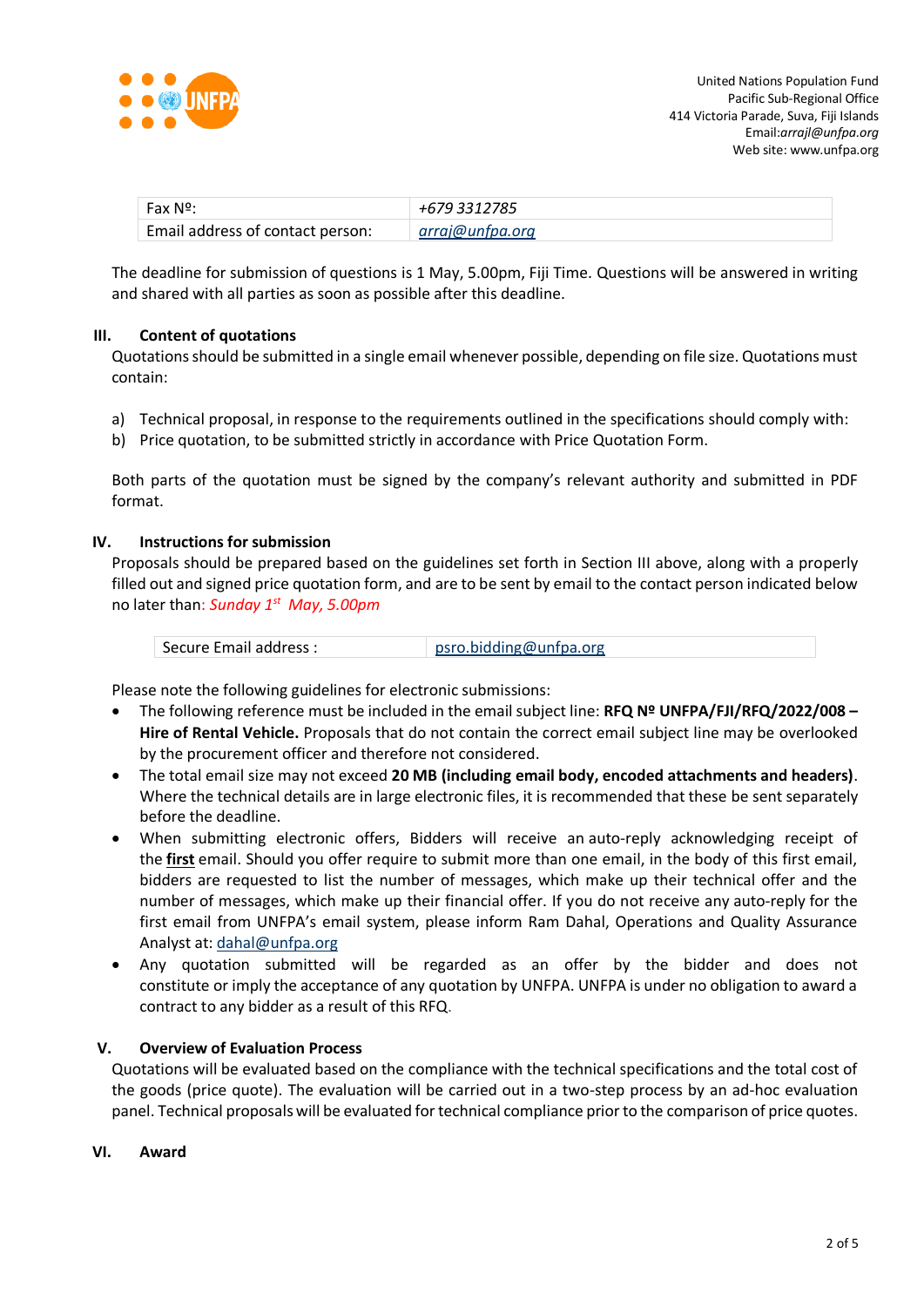

In case of a satisfactory result from the evaluation process, UNFPA shall award a Purchase Order to the lowest priced bidder whose bid has been determined to be substantially compliant with the bidding documents.

# **VII. Right to Vary Requirements at Time of Award**

UNFPA reserves the right at the time of award of Contract to increase or decrease, by up to 20%, the volume of goods specified in this RFQ without any change in unit prices or other terms and conditions.

#### **VIII. Payment Terms**

UNFPA payment terms are net 30 days upon receipt of shipping documents, invoice and other documentation required by the contract.

# **IX. [Fraud and Corruption](http://www.unfpa.org/about-procurement#FraudCorruption)**

UNFPA is committed to preventing, identifying, and addressing all acts of fraud against UNFPA, as well as against third parties involved in UNFPA activities. UNFPA's Policy regarding fraud and corruption is available here: [Fraud Policy.](http://www.unfpa.org/resources/fraud-policy-2009#overlay-context=node/10356/draft) Submission of a proposal implies that the Bidder is aware of this policy.

Suppliers, their subsidiaries, agents, intermediaries and principals must cooperate with the UNFPA Office of Audit and Investigations Services as well as with any other oversight entity authorized by the Executive Director and with the UNFPA Ethics Advisor as and when required. Such cooperation shall include, but not be limited to, the following: access to all employees, representatives agents and assignees of the vendor; as well as production of all documents requested, including financial records. Failure to fully cooperate with investigations will be considered sufficient grounds to allow UNFPA to repudiate and terminate the Agreement, and to debar and remove the supplier from UNFPA's list of registered suppliers.

A confidential Anti-Fraud Hotline is available to any Bidder to report suspicious fraudulent activities a[t UNFPA](http://web2.unfpa.org/help/hotline.cfm)  [Investigation Hotline.](http://web2.unfpa.org/help/hotline.cfm)

#### **X. Zero Tolerance**

UNFPA has adopted a zero-tolerance policy on gifts and hospitality. Suppliers are therefore requested not to send gifts or offer hospitality to UNFPA personnel. Further details on this policy are available here: Zero [Tolerance Policy.](http://www.unfpa.org/about-procurement#ZeroTolerance)

#### **XI. RFQ Protest**

Bidder(s) perceiving that they have been unjustly or unfairly treated in connection with a solicitation, evaluation, or award of a contract may submit a complaint to the UNFPA Head of the Business Unit Dr. Jennifer Butler, UNFPA PSRO Director and Representative at butler@unfpa.org. Should the supplier be unsatisfied with the reply provided by the UNFPA Head of the Business Unit, the supplier may contact the Chief, Procurement Services Branch at [procurement@unfpa.org.](mailto:procurement@unfpa.org)

#### **XII. Disclaimer**

Should any of the links in this RFQ document be unavailable or inaccessible for any reason, bidders can contact the Procurement Officer in charge of the procurement to request for them to share a PDF version of such document(s).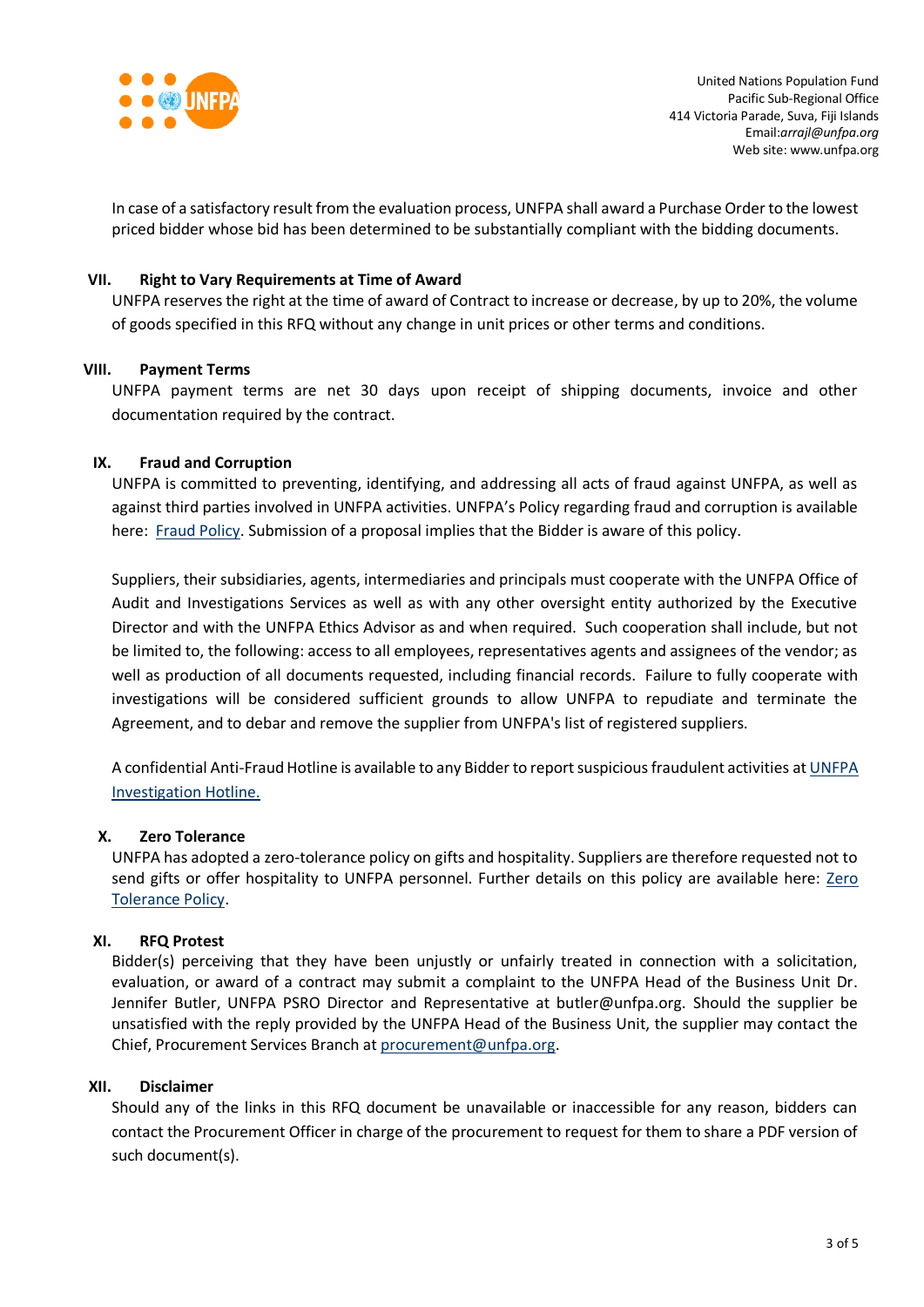

# **PRICE QUOTATION FORM**

| Name of Bidder:                                                                                                                        |                             |
|----------------------------------------------------------------------------------------------------------------------------------------|-----------------------------|
| Date of the quotation:                                                                                                                 | Click here to enter a date. |
| Request for quotation Nº:                                                                                                              | UNFPA/FJI/RFQ/2022/008      |
| <b>Currency of quotation:</b>                                                                                                          | <b>USD</b>                  |
| <b>Validity of quotation:</b><br>(The quotation shall be valid for a period of<br>at least 3 months after the submission<br>deadline.) |                             |

| <b>Price Quotation Form</b> |                                                                                                                                                                                                                                                                                                                                                                                                                                                                                                                                                                                                                                                                                                                                                                                                                                                                                                                                               |            |                   |                           |                       |
|-----------------------------|-----------------------------------------------------------------------------------------------------------------------------------------------------------------------------------------------------------------------------------------------------------------------------------------------------------------------------------------------------------------------------------------------------------------------------------------------------------------------------------------------------------------------------------------------------------------------------------------------------------------------------------------------------------------------------------------------------------------------------------------------------------------------------------------------------------------------------------------------------------------------------------------------------------------------------------------------|------------|-------------------|---------------------------|-----------------------|
| Item                        | <b>Product Name &amp; Description</b>                                                                                                                                                                                                                                                                                                                                                                                                                                                                                                                                                                                                                                                                                                                                                                                                                                                                                                         | <b>UOM</b> | <b>Unit Price</b> | <b>Number</b><br>of Units | <b>Total</b><br>(USD) |
| $\mathbf{1}$                | Hire of rental vehicle:<br>Specifications:<br>The vehicle should be less than 3 years<br>1.<br>old from procured date with road worthiness<br>certificate<br>2.<br>The insurance for travelling passengers<br>and vehicle is a requirement.<br>3.<br>Should have 5 passengers carry capacity<br>including the driver.<br>The vehicle should be available 24 hours<br>4.<br>from Monday to Friday.<br>5.<br>The vehicle should be sanitized before<br>issue to UNFPA Office.<br>The vehicle is serviced and exam on<br>6.<br>monthly basis.<br>$Z_{\rm r}$<br>Comply with all safety requirements.<br>Safety belt, fire extinguisher, safety cone, first<br>aid kit, etc.<br>8.<br>Have at least 0.5 cubic loading capacity.<br>The vehicle should not have any defects<br>9.<br>while in custody of UNFPA.<br>The fuel will be provided by UNFPA.<br>10.<br>It would be advantage if the vehicle has<br>11.<br>GPS tracking System installed. | days       |                   | 175days                   |                       |
| <b>GRAND TOTAL USD\$</b>    |                                                                                                                                                                                                                                                                                                                                                                                                                                                                                                                                                                                                                                                                                                                                                                                                                                                                                                                                               |            |                   |                           |                       |

*Vendor's Comments:*